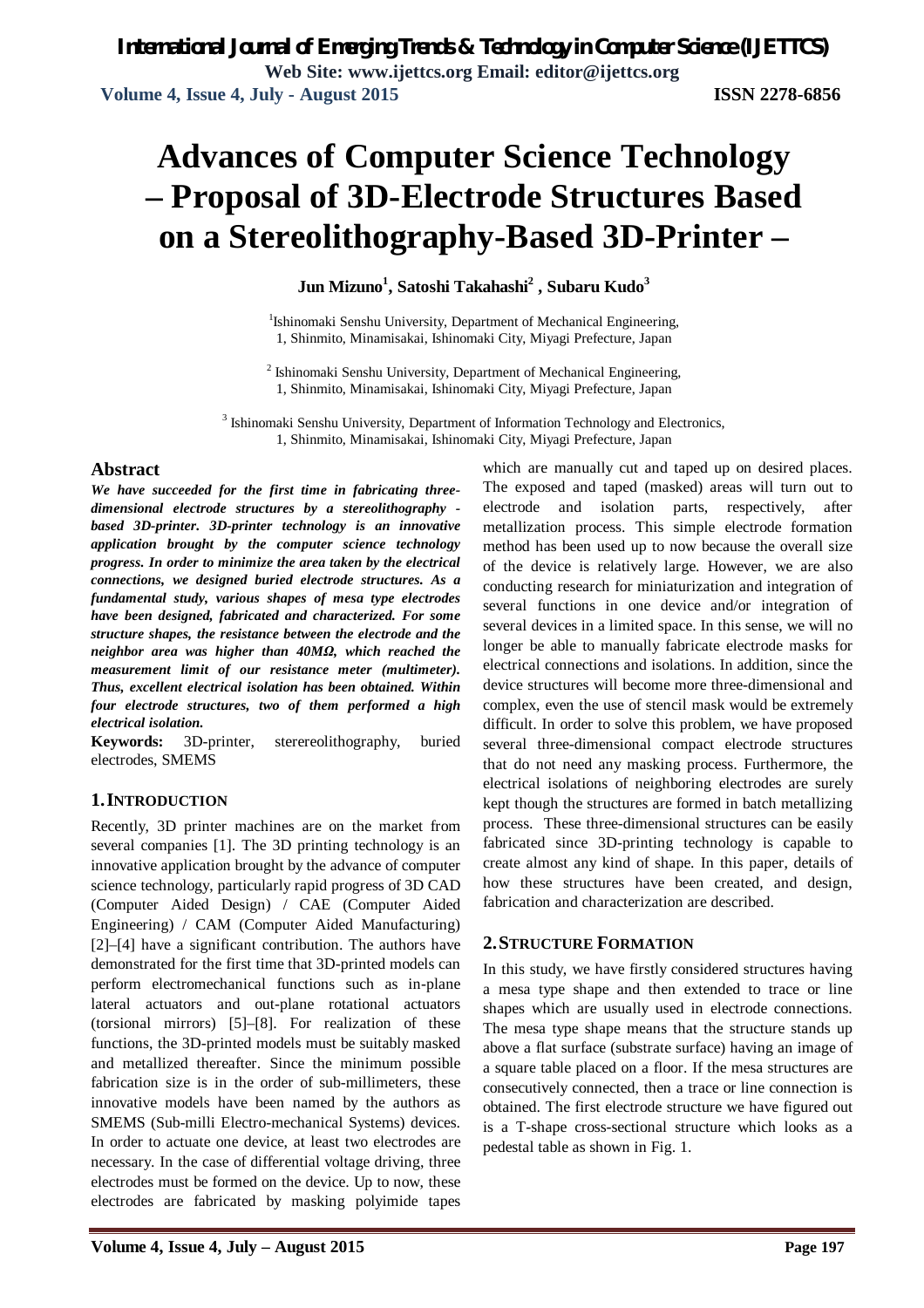# *International Journal of Emerging Trends & Technology in Computer Science (IJETTCS)* **Web Site: www.ijettcs.org Email: editor@ijettcs.org**

 **Volume 4, Issue 4, July - August 2015 ISSN 2278-6856**



**Figure 1** Basic electrode structure (naming of parts)

The name of each part of the structure is based on an image of pedestal table as follows: top surface (the top surface of a table top), four top part side surfaces (side surfaces of a square table top), four leg side surfaces (surfaces of a square leg), underneath surface (surface underneath the table top), substrate surface (surface or floor where the leg is supported). These names are used for other structures though there are few structural changes. In this study, the material used for these structures is a UV-curing resin which is an electrical insulator. Thus, the surfaces must be metallized in order to form an electrode. Usually, the substrate surface and top surface are connected to the ground and to a certain electric potential, respectively. In other words, these surfaces must be electrically isolated. The metallization process is conducted by an Au ion sputter (E-1020, Hitachi Co.) in batch process. Usually, this coater is used for preparing specimens coatings for observation in a scanning electron microscope (SEM) which lateral surfaces are also well coated. This kind of coater is very convenient for our SMEMS devices, since lateral sides must be coated such as in comb-drive actuator structures. For electrode formation, this feature is undesirable. Thus, a three dimensional structure must be devised in order to obtain a good electrical isolation. In order to accomplish such an electrical isolation, we have thought that shadowed area created by underneath surface would be effective. The T-shape cross-sectional structure would "automatically" isolate the mentioned surfaces. The designed 3D-CAD data is illustrated in Fig. 2.



**Figure 2** 3D-CAD data of designed electrode structures

Fig. 3 shows the photograph of fabricated sample by a stereolithography-based 3D-printer (MiiCraft<sup>TM</sup>). The photograph of the sample after Au ion sputtered is shown in Fig. 4. On the substrate surface, samples have been numbered as "0.5", "0.7" and "1.0". These numbers means the dimensions of each set (3 samples per set: #1,  $#2$ , and  $#3$ ) as illustrated in Fig. 4 (d=0.5mm, 0.7mm, 1.0mm). Fig. 5 shows the detailed dimensions of the pedestal table structure in function of value "d". The leg height is set at 0.5mm for all samples.



**Figure 3** Fabricated electrode structures



**Figure 4** Au ion sputtered electrode structures



**Figure 5** Detailed dimension of pedestal table structure

The resistance has been measured for each sample by a multimeter (U1231A, Agilent) and the results are shown in Table 1.

| <b>Table 1:</b> Measured resistances |  |
|--------------------------------------|--|
|--------------------------------------|--|

| Sampl<br>e No. | $d=0.5$ mm  | $d=0.7$ mm   | $d=1.0$ mm   |
|----------------|-------------|--------------|--------------|
| #1             | $5.0\Omega$ | $37.5\Omega$ | O.L.         |
| #2             | $5.3\Omega$ | $13.2\Omega$ | O.L.         |
| #3             | $5.6\Omega$ | $7.70\Omega$ | $51.2\Omega$ |

These resistances have been measured between the top and substrate surfaces. From these results, we obtained a very low resistance for 78% of the samples, thus we concluded that T-shape cross-sectional structures are not effective. At the same time, we have designed a spiral trace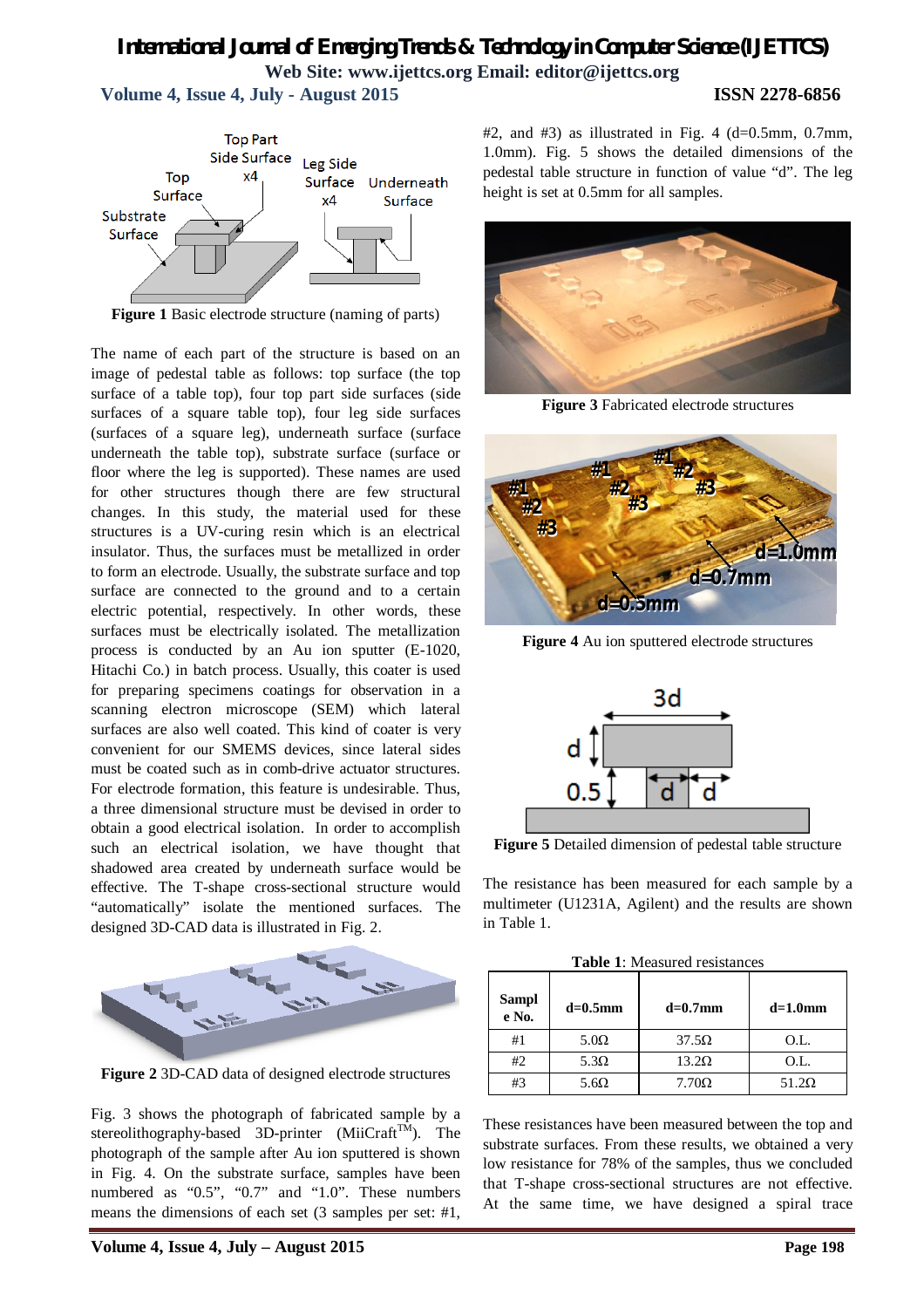### *International Journal of Emerging Trends & Technology in Computer Science (IJETTCS)* **Web Site: www.ijettcs.org Email: editor@ijettcs.org Volume 4, Issue 4, July - August 2015 ISSN 2278-6856**

electrodes for  $d=0.5$ mm and  $d=1.0$ mm as shown in Fig. 6 (separation gap of 0.5mm). As in the mesa type structure results, electrical isolation between the top and substrate surfaces has not been achieved. However, we have noticed that the Au sputtered layer were lacking in uniformity in between the traces by more detailed observation. Thus, we have presumed that in such an area an electrical isolation has been obtained. In order to confirm this hypothesis, we cut out the outer traces where the lateral sides have been directly Au sputtered as shown in Fig. 7. Then, we measured the resistance between the center and the spiral end for each spiral. For both spirals, we obtained an O.L (over load) value, i.e., values higher than the measurable limit (>40MΩ). From these results, we have concluded that the point is to surround the electrode structure by an outer wall.



**Figure 6** Spiral trace electrodes



**Figure 7** Spiral trace after cutting out the outer parts

#### **6 BURIED THREE DIMENSIONAL ELECTRODE STRUCTURES**

Based on the considerations discussed in the previous section, we have designed four structures. Instead of surrounding the electrodes by outer walls, we have considered buried structures that are created inside the substrate which leads to the same result and further enhanced use of space. Moreover, when 3D-printer features are taken into account, buried structures can be easily fabricated. Since the cross-sectional view of each structure is similar to the alphabetical letter shapes as in the previous section, the naming has been given by the authors as follows:

1) Buried structure 1 (hereinafter referred to as "BS1"): Ishape electrode surrounded by a half T-shape side wall;

2) Buried structure 2 (hereinafter referred to as "BS2"): Tshape electrode surrounded by a half T-shape side wall;

3) Buried structure 3 (hereinafter referred to as "BS3"): Ishape electrode surrounded by a flat side wall;

4) Buried structure 4 (hereinafter referred to as "BS4"): T-shape electrode surrounded by a flat side wall;

The cross-sectional view of each BS and its dimension is shown in Fig. 8 (bilaterally symmetric structure). For all BSs the value of "d" has been set at 0.5mm.



**Figure 8** Designed buried electrode structures

BS1 and BS2 have been designed and fabricated on the same substrate. For each BS, four samples with same dimensions have been designed on the substrate in order to observe the uniformity. The same applies to BS3 and BS4. The fabricated BSs before and after Au ion sputtering are shown in Fig. 9 and Fig. 10, respectively.



**Figure 9** BS1 and BS2 before (left) and after (right) metallization process



**Figure 10** BS3 and BS4 before (left) and after (right) metallization process

#### **7 RESULTS AND DISCUSSIONS**

The BSs have been Au ion sputtered and the resistance between the top electrode and substrate surface has been measured by the multimeter in function of the Au coating thickness. Based on the sputtering thickness ratio, which is 6nm/min (from data sheet), we have firstly coated 60nm and measured the resistance thereafter, and then adding the thickness in increments of 30nm (90nm, 120nm, …, 300nm). The resistances have been measured for each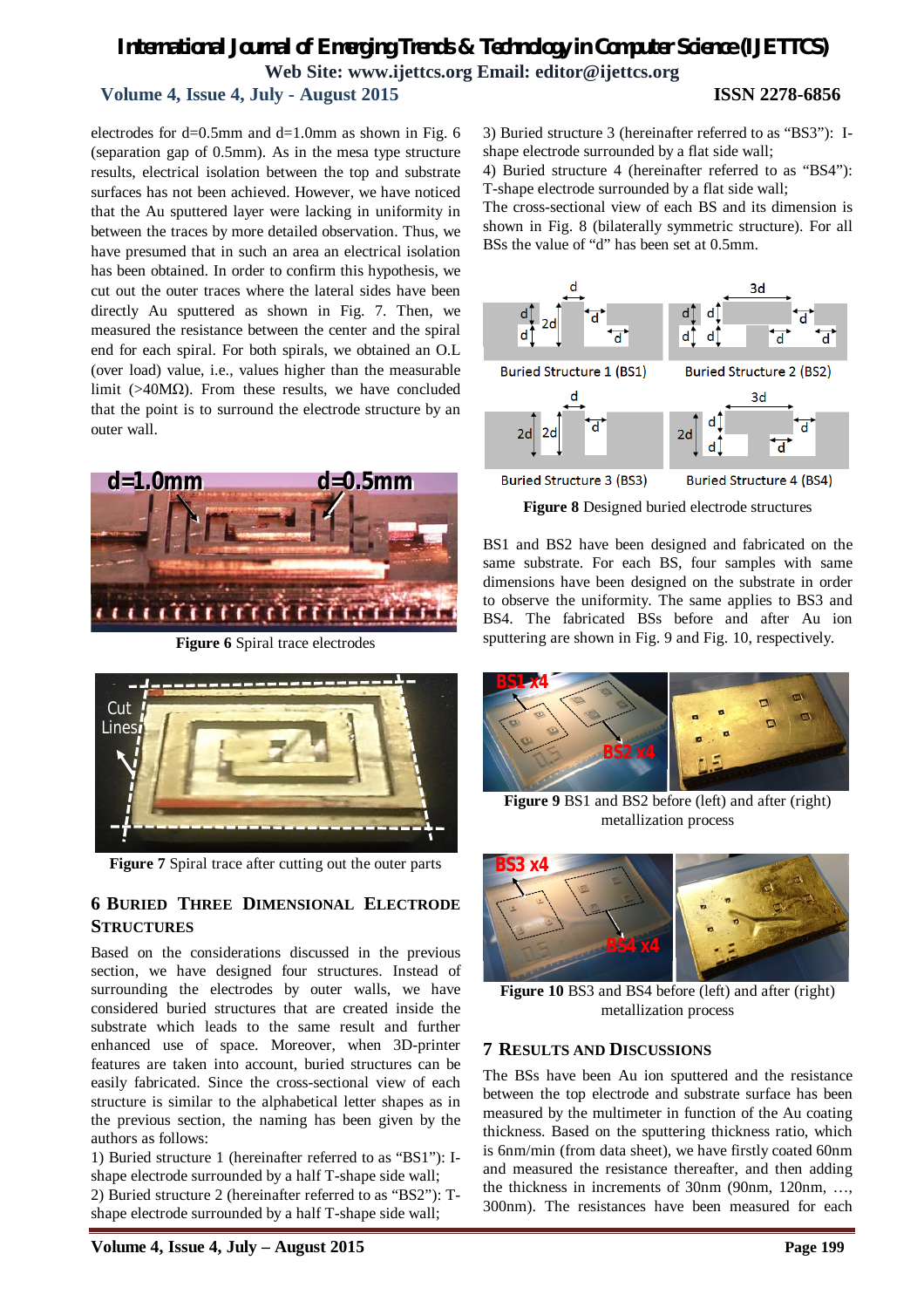## *International Journal of Emerging Trends & Technology in Computer Science (IJETTCS)* **Web Site: www.ijettcs.org Email: editor@ijettcs.org**

### **Volume 4, Issue 4, July - August 2015 ISSN 2278-6856**

increment. The resistance in function of the thickness for BS1 and BS3 has been plotted as shown in Fig. 11. As expected, the resistance tends to decrease with the increment of thickness. BS2 and BS4 are not illustrated in the graph because their resistance values are over load (O.L) for all thicknesses. From these results, BS2 and BS4 are both excellent structures for electrode structures. On the other hand, the isolation of BS3 starts to degrade from 120nm. Usually for our devices, the electrode thickness is from 100nm to 200nm, thus BS3 is not suitable for electrode structure. BS1 starts to degrade from 240nm, thus taking into account the isolation tolerance, BS1 would be a good electrode structure for thickness less than 200nm. BS1, BS2 and BS4 have one point in common, i.e., they have an underneath surface on the electrode structure and/or on side-walls. Thus, we can assure that the combination of underneath surfaces and close sidewalls are required conditions to achieve a good electrode structures.



**Figure 11** Resistance in function of thickness (mega-ohm)

#### **8 CONCLUSION**

We have designed, fabricated and characterized innovative three-dimensional buried electrode structures that do not require any masking process. Furthermore, they can be metallized by a batch process. These structures have been fabricated by a stereolithography- based 3Dprinter and metallized by an Au ion sputter thereafter. Within four structures, two of them (T-shape electrode surrounded by a half T-shape side wall, and T-shape electrode surrounded by a flat side wall) performed excellent electrical isolation within thickness range from 60nm to 300nm. I-shape electrode surrounded by a half Tshape side wall demonstrated to have good isolation up until thickness of 200nm. We have revealed that underneath surfaces and close side-wall are the required conditions to achieve good electrode structures. This time, mesa type structures have been intensively investigated. Based on these good results, we can assure that these structures can be extended for line or trace type electrodes. These results are one of the key points towards the integration of SMEMS devices.

#### **Acknowledgment**

The authors acknowledge the help and contribution of Kouta Saito. This work was supported by Ishinomaki Senshu University Research Grant.

#### **References**

- [1] D. A. Roberson, D. Espalin, R. B. Wicker, "3D Printer Selection: A Decision-Making Evaluation and Ranking Model," Virtual and Physical Prototyping, VIII (3), pp. 201-212, 2013.
- [2] C. Wu, Y. Xie, S. M. Mok, "Linking Product Design in CAD with Assembly Operations in CAM for Virtual Product Assembly," Assembly Automation, XXVII (4), pp. 309-323, 2007.
- [3] G. Uzun, "An Overview of Dental CAD/CAM Systems," Biotechnology & Biotechnological Equipment," XXII (1), pp. 530-535, 2008.
- [4] N. Prabhu, M. D. Anand, L. E. Ruban, "Structural Analysis of Scorbot-ER Vu Plus Industrial Robot Manipulator," Production & Manufacturing Research, II (1), pp. 309-325, 2014.
- [5] J. Mizuno, S. Takahashi, "Characterization of an In-Plane Single-Sided Lateral Comb Actuator Fabricated by a 3D-Printer," The SIJ Transactions on Computer Science Engineering & its Applications, II (3), pp. 82-87, 2014.
- [6] J. Mizuno, S. Takahashi, K. Suzuki, "Vertical Comb-Drive Actuated Torsional SMEMS Mirror Fabricated by a Plaster-Based 3D-Printer," In Proceedings of the International Congress on Natural Sciences and Engineering 2014 (ICNSE 2014), pp. 770-776, 2014.
- [7] J. Mizuno, T. Kakizaki, S. Takahashi, S. Kudo, "A stereolithography-based 3D-printed torsional mirror scanner actuated by vertical comb-drive," International Journal of Application or Innovation in Engineering & Management, IV (6), pp. 153-160, 2015.
- [8] J. Mizuno, S. Takahashi, "A Double-Sided In-Plane Lateral Comb-Drive Actuator Fabricated by a Plaster-Based 3D-Printer," Key Engineering Materials, DCLVI-DCLVII, pp. 594-599, 2015.

#### **AUTHORS**



#### **Dr. Eng. Jun Mizuno**

is an Associate Professor in the Department of Mechanical Engineering at Ishinomaki Senshu University (Japan). He received his Dr. Eng. Degree in 1999 and his M.E. Degree in 1996 from Tokyo

Institute of Technology (Japan), and his B.E. Degree in 1994 from University of Sao Paulo (Brazil). His current research interests include Micro Electro-Mechanical Systems and Intelligent Robotics. He gives lectures on Control Engineering, Mechatronics, Robotics and Precision Machining. He is a member of The Japan